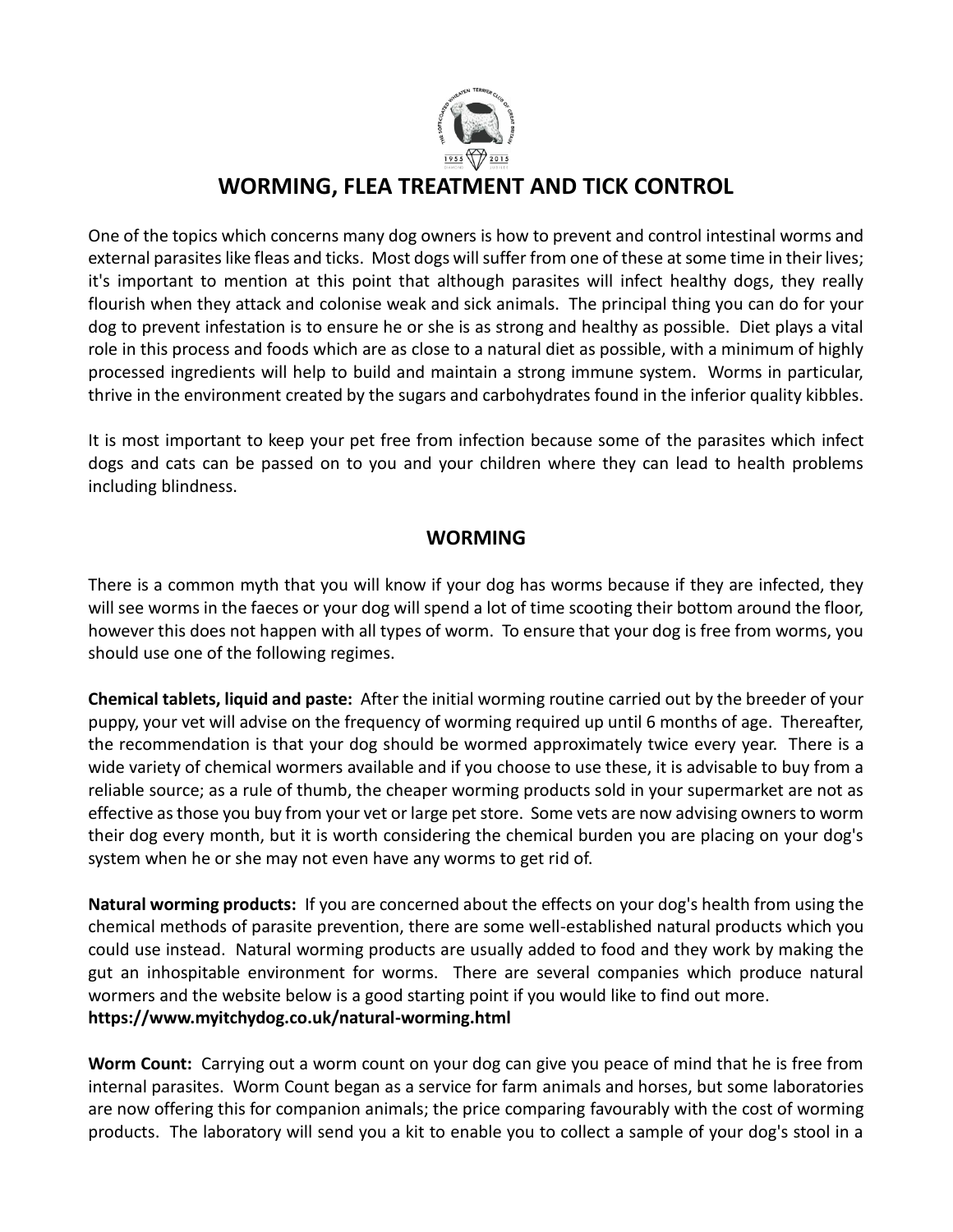special container which you then post back to them. The sample is examined under a microscope to check for eggs and worms and the results are usually emailed or posted to you within 24 hours. You

can then make an informed decision whether you need to worm your dog or not. Using this method will allow you to avoid putting unnecessary chemicals into your dog's body. **<https://www.myitchydog.co.uk/my-itchy-dog-worm-egg-count-testing-kit.html> <https://wormcount.com/companion-animals/> [http://www.feclab.co.uk/egg-counts](http://www.feclab.co.uk/egg-counts/)**

## **FLEA AND TICK TREATMENTS**

As with wormers, if you choose to use a conventional treatment against fleas and ticks, there is a choice of products available from your vet or online canine chemist. These come in many different forms. Spot-on treatments, which you apply to the back of the dog, between the shoulder blades, work by spreading through the sub-cutaneous layer of fat under your dog's skin. If a flea bites or a tick tries to attach itself, they will ingest toxic chemicals which destroy them within 24 – 48 hours after contact with your dog. Pills given by mouth, flea collars, sprays, shampoos and powders all work by making your dog a toxic host for parasites, the chemicals used all work by destroying or damaging fleas and ticks. Some vets recommend that you treat your dog on a monthly basis, the theory being that in centrally heated homes, fleas can be active all year round. However, you may want to weigh up the convenience of these products against the reality that you will be putting a toxic substance into your dog's system which can, over time, cause nasty side effects. There are natural methods which you may choose to use to prevent your pet becoming infested.

**Fleas:** Flea prevention is definitely easier than getting rid of them once your dog becomes infected. If your dog does get fleas, it can be difficult to notice at first, particularly if he or she has a thick coat. Fleas spend most of their time in your furnishings and only jump onto the dog when they need a meal. If you haven't already spotted the adult fleas moving in the coat you will know you have a problem when your dog becomes irritated by the flea saliva and starts to itch and scratch. You may also find that you have been bitten by fleas jumping onto the wrong target. It is estimated that adult fleas only make up 5% of the population with the other 95% being the flea eggs, larvae and pupae which live in the environment, i.e. your home or backyard. The conventional spot-on methods of flea treatment are very efficient in getting rid of them if your dog is infected. With a spot-on treatment, the chemicals spread throughout the fat layer under the skin and remain active for 30 days. As the eggs hatch and develop into adult fleas, they are attracted to the dog where they will be destroyed after contact with his hair and skin. If your dog does have fleas, it is vital to treat your home at the same time, to get rid of any eggs, pupae or larvae which will be hiding in warm dark places such as pet beds, carpets, furnishings, skirting boards and cracks in floorboards. There are lots of different chemical products available from pet stores which you can use to get rid of both adult and developing fleas in your home.

If you are concerned about putting too many chemicals on or into your dog, you may like to consider natural methods of flea prevention. These are products which you either add to your dog's food or spray onto the dog's coat before going out for a walk. They all work by making your dog unattractive to fleas. There are too many different methods and products to mention here but if you search the internet for natural flea control you will find information and advice. One of the well-known companies who make natural flea and tick repellants can be found here: